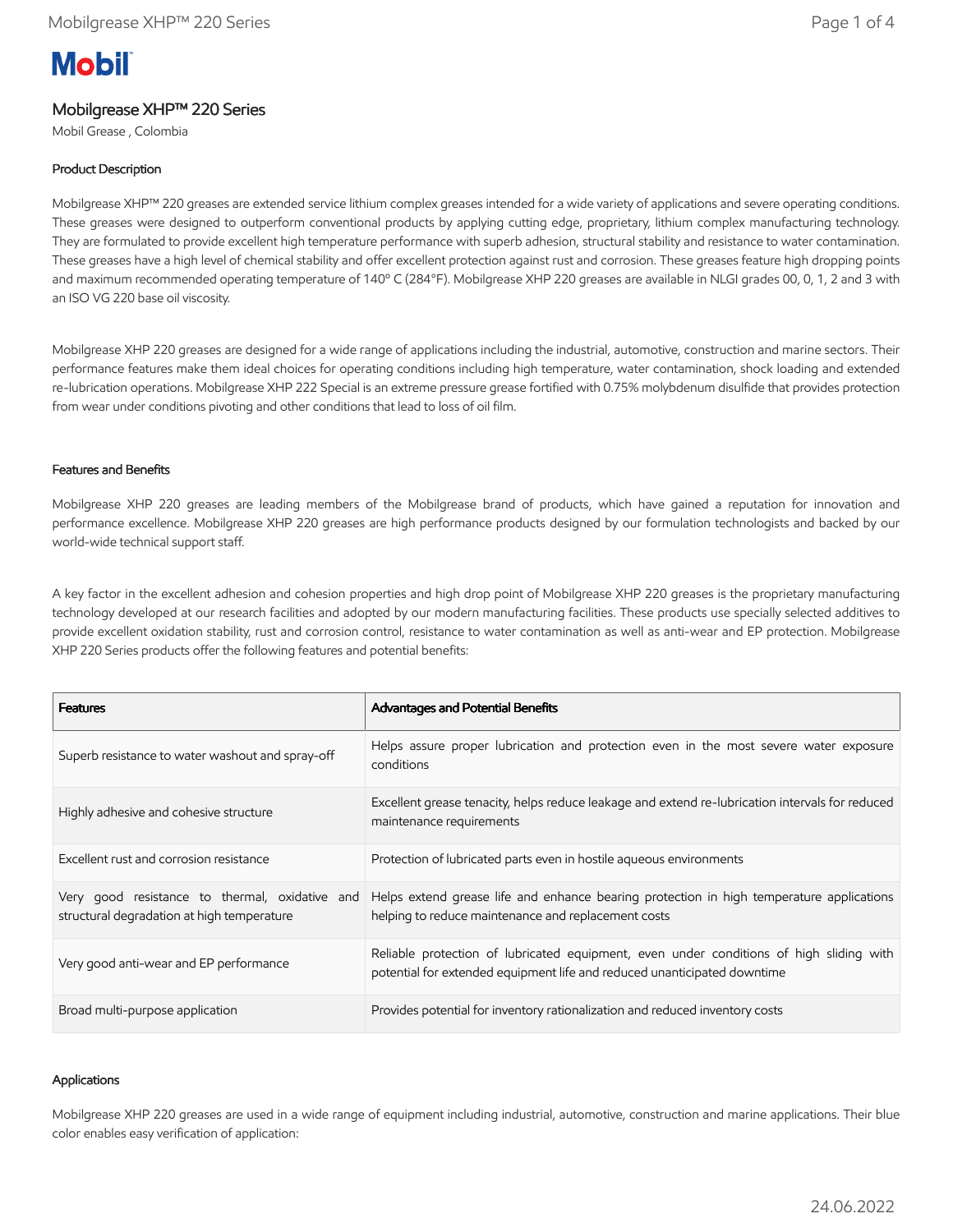### Mobilgrease XHP™ 220 Series Page 2 of 4

Mobilgrease XHP 005 and 220 are softer, high-temperature greases recommended by ExxonMobil for centralized grease application systems, gear lubrication, and where extreme-cold-temperature pumpability is important.

Mobilgrease XHP 221 is recommended by ExxonMobil for use in industrial and marine applications, chassis components and farm equipment. It provides excellent low temperature performance.

Mobilgrease XHP 222 is recommended by ExxonMobil for industrial and marine applications, chassis components and farm equipment. Its sticky formulation stays in applications longer.

Mobilgrease XHP 223 is recommended by ExxonMobil for applications where good high temperature and anti-leakage properties are required. It is particularly recommended for severe truck wheel bearing applications or for rolling element bearings subject to vibration, or where higher speeds require a grease with higher consistency to provide channeling characteristics.

Mobilgrease XHP 222 Special contains 0.75% molybdenum disulfide, is grey in color and is recommended by ExxonMobil for moderate duty service in industrial applications, chassis components and farm equipment. It also finds application in king pins, U-joints, fifth wheels and bucket pins.

#### Specifications and Approvals

| This product has the following builder approvals: | 220 | 221 | 222 |
|---------------------------------------------------|-----|-----|-----|
| Fives Cincinnati P-64                             |     |     |     |
| <b>Fives Cincinnati P-72</b>                      |     | ⋏   |     |
| Fives Cincinnati P-79                             |     |     |     |

| This product meets or exceeds the requirements of: | 220 | 221 | 222 |
|----------------------------------------------------|-----|-----|-----|
| DIN 51825:2004-06 - KP 1 N -20                     |     |     |     |
| DIN 51825:2004-06 - KP 2 N -20                     |     |     |     |
| NLGI HPM+WR                                        |     |     |     |

#### Properties and Specifications

| Property                                                   | 005                | 220                | 221                | 222                | 222 SPECIAL        | 223                |
|------------------------------------------------------------|--------------------|--------------------|--------------------|--------------------|--------------------|--------------------|
| Grade                                                      | NLGI <sub>00</sub> | NLGI <sub>0</sub>  | NLGI <sub>1</sub>  | NLGI <sub>2</sub>  | NLGI <sub>2</sub>  | NLGI <sub>3</sub>  |
| Thickener Type                                             | Lithium<br>Complex | Lithium<br>Complex | Lithium<br>Complex | Lithium<br>Complex | Lithium<br>Complex | Lithium<br>Complex |
| Color, Visual                                              | Dark blue          | Dark blue          | Dark blue          | Dark blue          | Grey-black         | Dark blue          |
| Copper Strip Corrosion, 24 h, 100 C, Rating, ASTM<br>D4048 | 1B                 | 1B                 | 1B                 | 1B                 | 1B                 | 1B                 |
| Corrosion Preventive Properties, Rating, ASTM<br>D1743     | Pass               | Pass               | Pass               | Pass               | Pass               | Pass               |
| Dropping Point, °C, ASTM D2265                             |                    | 260                | 275                | 290                | 290                | 290                |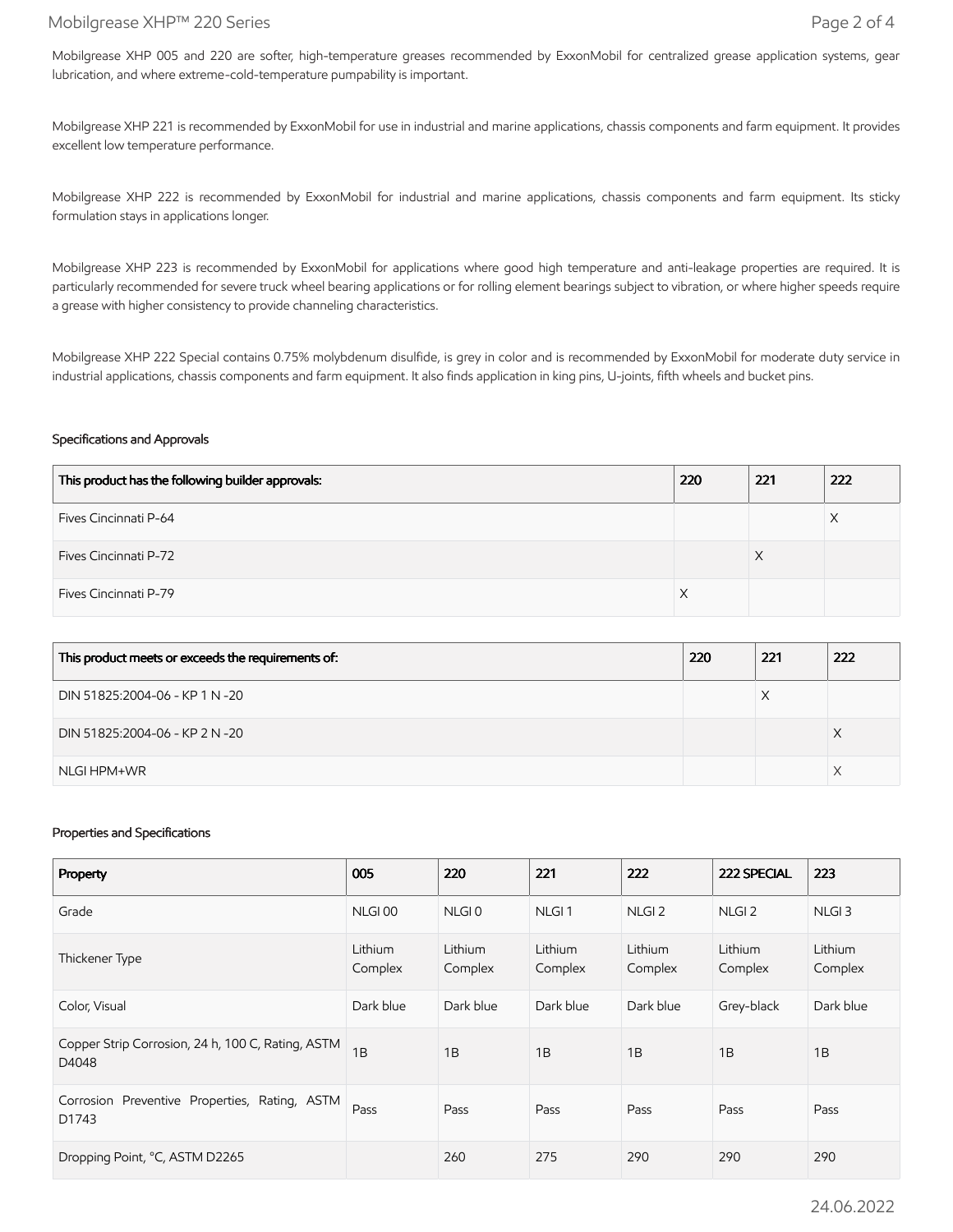| Property                                                              | 005  | 220          | 221  | 222          | 222 SPECIAL  | 223          |
|-----------------------------------------------------------------------|------|--------------|------|--------------|--------------|--------------|
| Four-Ball Extreme Pressure Test, Load Wear Index,<br>kgf, ASTM D2596  | 46.7 | 46.7         | 46.7 | 46.7         | 46.7         | 46.7         |
| Four-Ball Extreme Pressure Test, Weld Point, kgf,<br>ASTM D2596       | 315  | 315          | 315  | 315          | 400          | 315          |
| Four-Ball Wear Test, Scar Diameter, mm, ASTM<br>D2266                 | 0.5  | 0.5          | 0.5  | 0.5          | 0.5          | 0.5          |
| Disulfide<br>Molybdenum<br>Content,<br>%<br>wt<br>CALCULATED          |      |              |      |              | 0.75         |              |
| Oxidation Stability, Pressure Drop, 100 h, kPa,<br>ASTM D942          | 35   | 35           | 35   | 35           | 35           | 35           |
| Penetration, 60X, 0.1 mm, ASTM D217                                   | 415  | 370          | 325  | 280          | 280          | 235          |
| Roll Stability, Penetration Consistency Change, 0.1<br>mm, ASTM D1831 |      | $\mathbf{O}$ | 0    | $\mathbf{O}$ | $\mathbf{0}$ | $\mathbf{0}$ |
| SKF Emcor Rust Test, Distilled Water, ASTM D6138                      | 0,0  | 0,0          | 0,0  | 0,0          | 0,0          | 0,0          |
| Timken OK Load, lb, ASTM D2509                                        | 40   | 40           | 40   | 40           | 40           | 40           |
| Viscosity @ 100 C, Base Oil, mm2/s, ASTM D445                         | 18.6 | 18.6         | 18.6 | 18.6         | 18.6         | 18.6         |
| Viscosity @ 40 C, Base Oil, mm2/s, ASTM D445                          | 220  | 220          | 220  | 220          | 220          | 220          |
| Viscosity Index, ASTM D2270                                           | 94   | 94           | 94   | 94           | 94           | 94           |
| Water Sprayoff, Loss, %, ASTM D4049                                   |      |              | 15   | 10           | 10           | 10           |
| Water Washout, Loss @ 79 C, wt%, ASTM D1264                           |      |              | 8    | 5            | 5            | 5            |

#### Health and Safety

Health and Safety recommendations for this product can be found on the Material Safety Data Sheet (MSDS) @ [http://www.msds.exxonmobil.com](http://www.msds.exxonmobil.com/psims/psims.aspx) /psims/psims.aspx

All trademarks used herein are trademarks or registered trademarks of Exxon Mobil Corporation or one of its subsidiaries unless indicated otherwise.

01-2022 Organización Terpel S.A. Address: Carrera 7 N° 75-51, Bogotá – Colombia Phone: (57) 1 3267878

Typical Properties are typical of those obtained with normal production tolerance and do not constitute a specification. Variations that do not affect product performance are to be expected during normal manufacture and at different blending locations. The information contained herein is subject to change without notice. All products may not be available locally. For more information, contact your local ExxonMobil contact or visit [www.exxonmobil.com](http://www.exxonmobil.com/)

ExxonMobil is comprised of numerous affiliates and subsidiaries, many with names that include Esso, Mobil, or ExxonMobil. Nothing in this document is intended to override or supersede the corporate separateness of local entities. Responsibility for local action and accountability remains with the local ExxonMobil-affiliate entities.